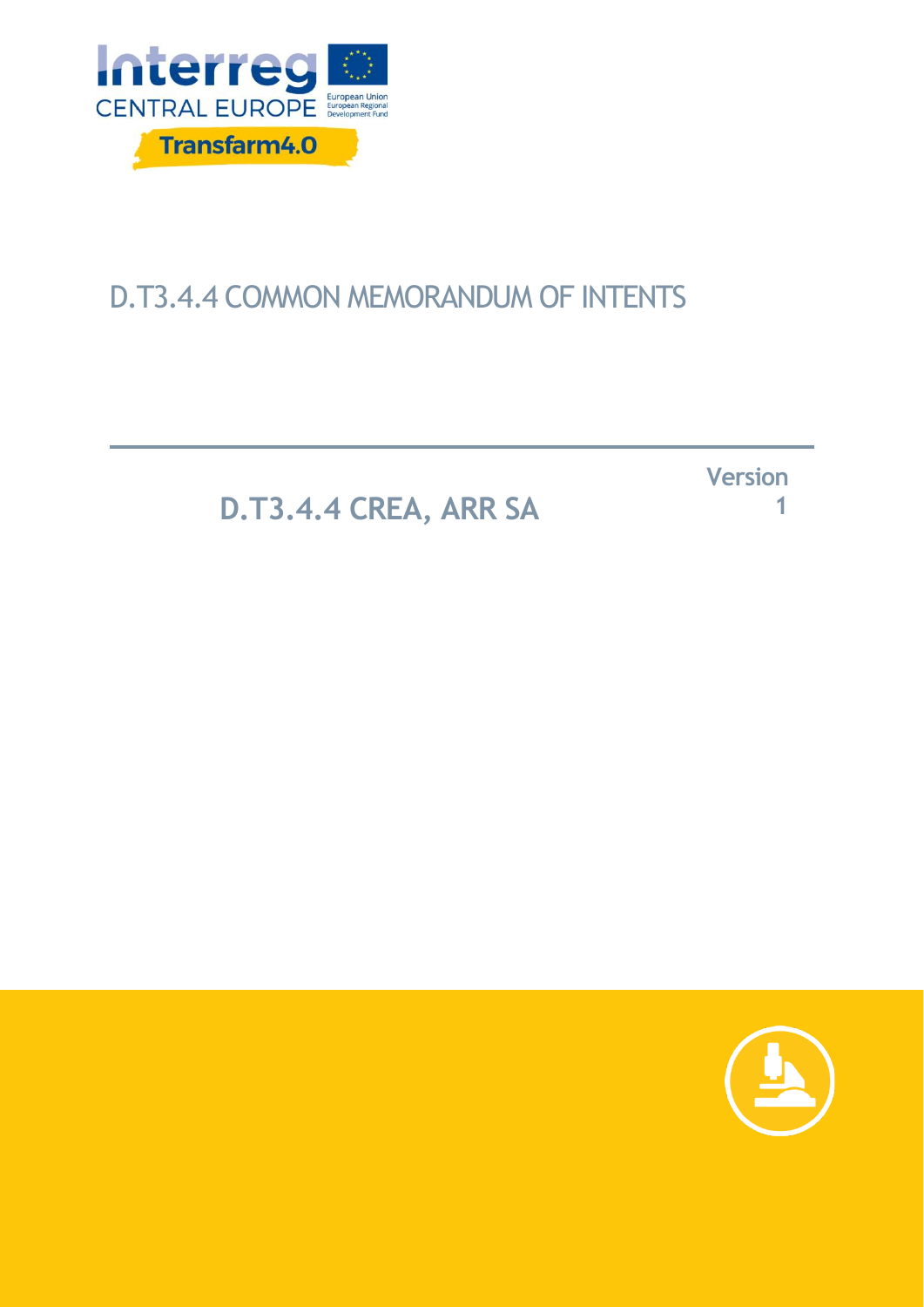



## **TRANSFARM 4.0 COLLABORATION NETWORK MEMORANDUM OF UNDESTANDING**

### **1. Introduction**

EU has an important challenge in trying to reach the targets established in its climate and energy policies for years 2030 and 2050.The Commission urges the Member states to intensify their current efforts to ensure the collective achievement of these objectives. Transfarm 4.0 Collaboration network is a group of stakeholders operating in 5 regions of Central Europe in the areas of precision farming, applied research, manufacturing, innovation and rural development. The network consists of the Transfarm 4.0 project partnership and of further affiliated members in EU and extra EU countries and is established as a tool of networking around the themes of precision agriculture. In this context Transfarm 4.0 project aims to promote the open innovation model of collaboration adopted in the project bringing together specific competences from different sectors and develop new applications for a greener and smarter agriculture.

#### **2. Statement of Mutual Purpose and Objectives**

The purpose of the network is to make use of the knowledge and experience gained in the project, continue and extend the Transfarm 4.0 project activities and to promote its results and values beyond the duration of the project. The network is focused on the following objectives:

- Foster and support each partner's work, activities and business opportunities through involvement of other partners
- Continue involvement of regional S3 development and initiatives
- Cooperate with other organizations in the fields of Precision Farming
- Involve individual members in finding funding opportunities and joining new project calls and proposals (Interreg or other programs)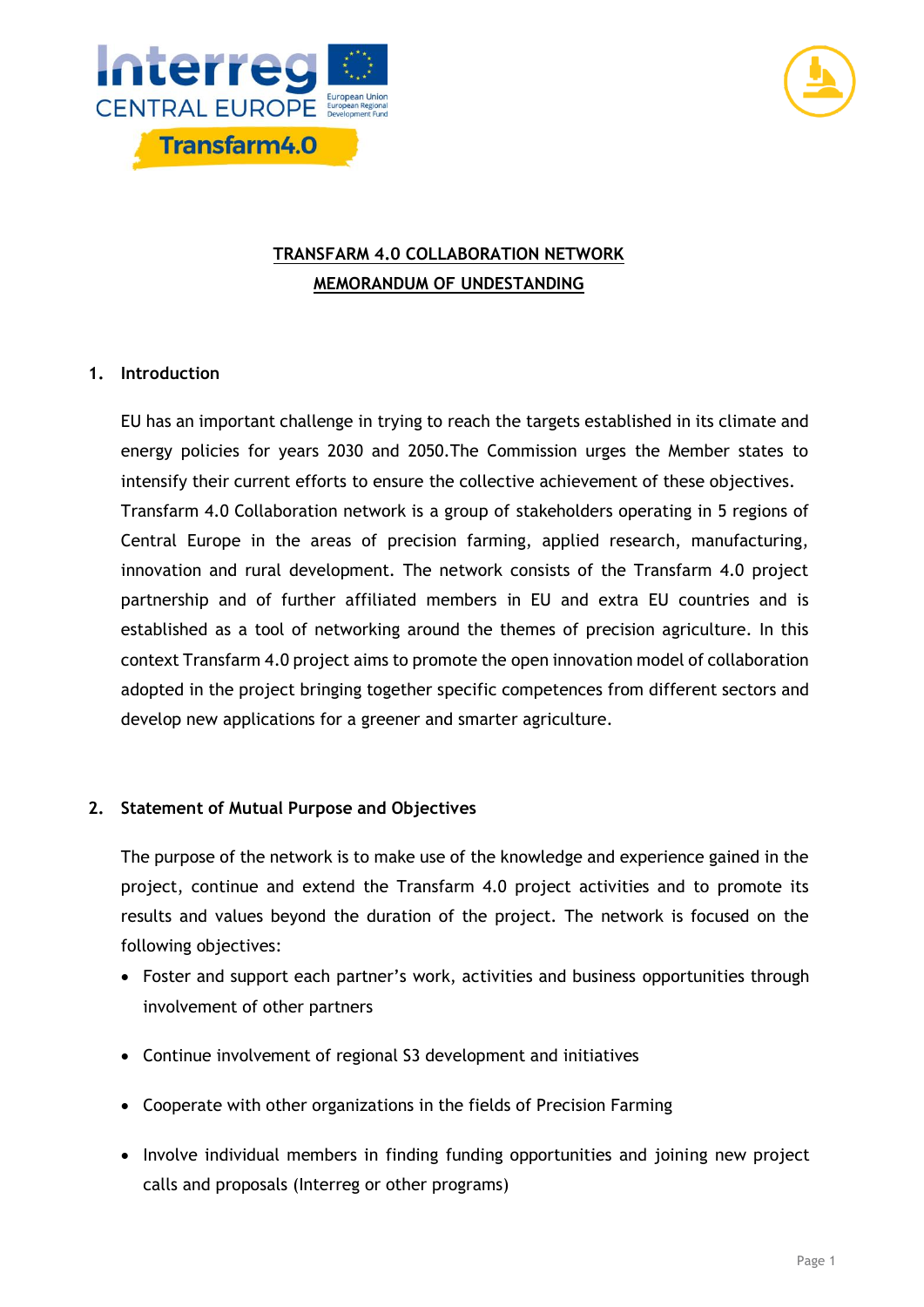



• Support the innovation process and technology transfer in the sector of Precision Farming

#### **3. Activities**

TRANSFARM Collaboration Network tries to fulfill its purpose and to achieve its objectives by involving other members in the activities organized by individual members (for example: transnational working tables, transnational open seminars, technological tours, innovation weeks, seasonal schools, exchanges of experts and/or students, sharing new technology results).

These activities are organized on a voluntary basis and scheduled by individual members or by several members working together, sharing in the activities and informing the network about them.

Active promotion of the technology, exchange of good practises or novelties in the field of Precision Farming can improve the operation of all cooperating parties and regions their represent. Sharing information regarding training opportunities, elaboration of common programmes will bring benefits to the staff responsible for management, mainly increase

of their professional competencies. All parties will join efforts in the scope of drafting ideas and project proposals for grants both from regional, national and international programmes. Joined efforts in promotion shall bring new technology and capacity building opportunities to strengthen Precision Farming as a sector.

#### **4. IT IS MUTUALLY UNDERSTOOD AND AGREED BY AND BETWEEN THE PARTIES THAT:**

- Signing that MoU is an intention to join above mentioned network and support itd activities
- MoU is no obligation to the signing parties and draws no financial or other responsibilities
- MoU if the expression of the will to cooperate and may be the basis for the other future activites